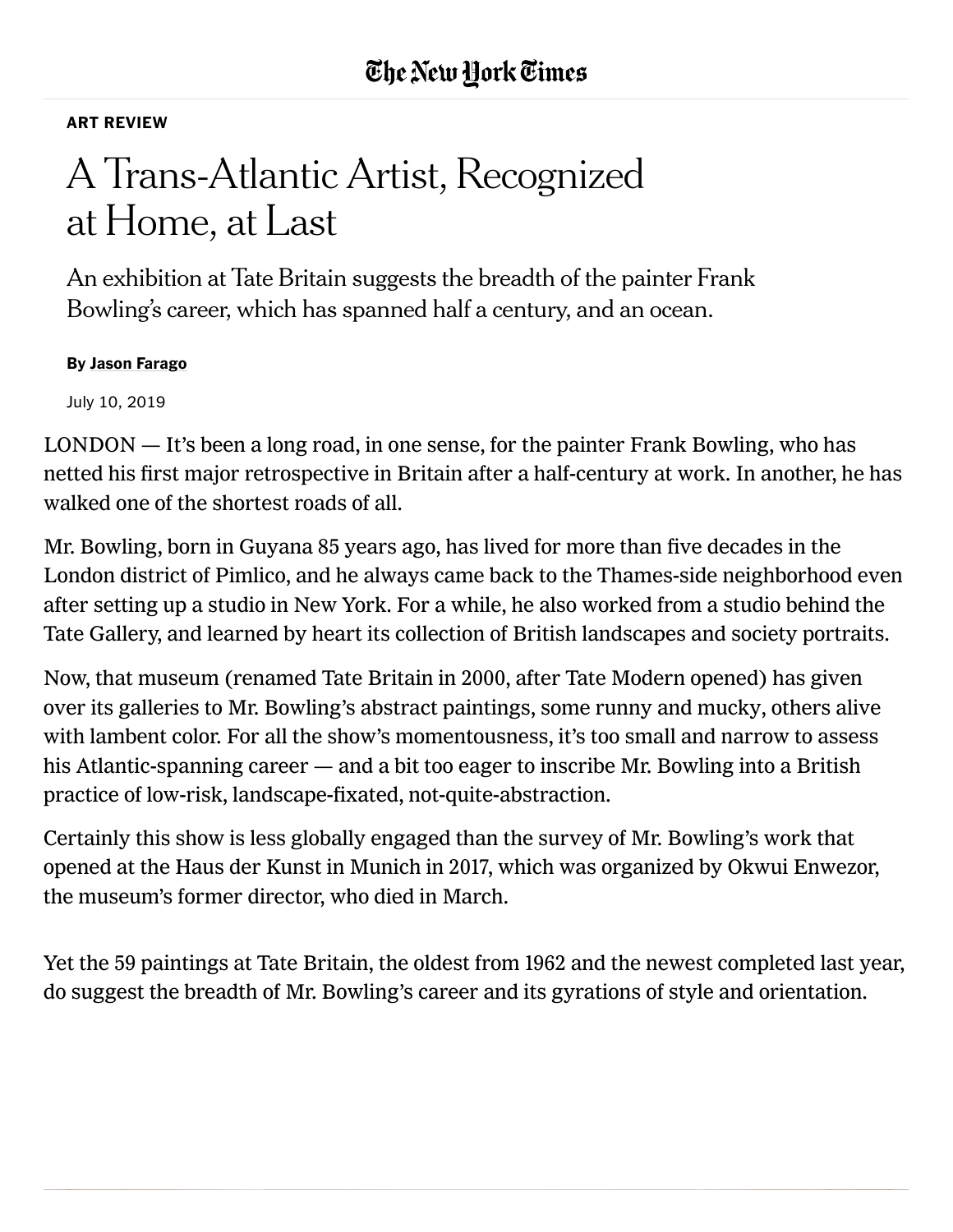

Ten of Mr. Bowling's renowned "map paintings," painted in New York in the late 1960s, are presented at Tate Britain. Frank Bowling/Artists Rights Society (ARS), New York/DACS, London; Tate Photography; Matt Greenwood

It is worth seeing merely for the climactic gallery of 10 of his renowned "map paintings": washy, absorbing color-field abstractions overlaid with stencils of the continents, painted in New York in the late 1960s. The map paintings are late-modernist masterpieces, and represent a major missing link in the story of postwar  $art$  — roiling, epic works scarred by the history of three continents.

Mr. Bowling was born in 1934 in Bartica, a riverside town in what was then the colony of British Guiana, on the South American mainland, but culturally part of the Caribbean. At age 19, he traveled via Trinidad and Martinique to Britain, arriving just as the country was experiencing a surge of immigration from the West Indies.

Mr. Bowling immediately knew that London was his home. He studied English, joined the Royal Air Force, worked as a model and enrolled at the Royal College of Art, where his fellow students included David Hockney and R.B. Kitaj.

This show's unexpected first gallery includes some of Mr. Bowling's early, syncretic experiments. Figures with contorted heads, rendered in thick swabs of gray and black paint, display the heavy influence of Francis Bacon on the young artist. Yet these tortured men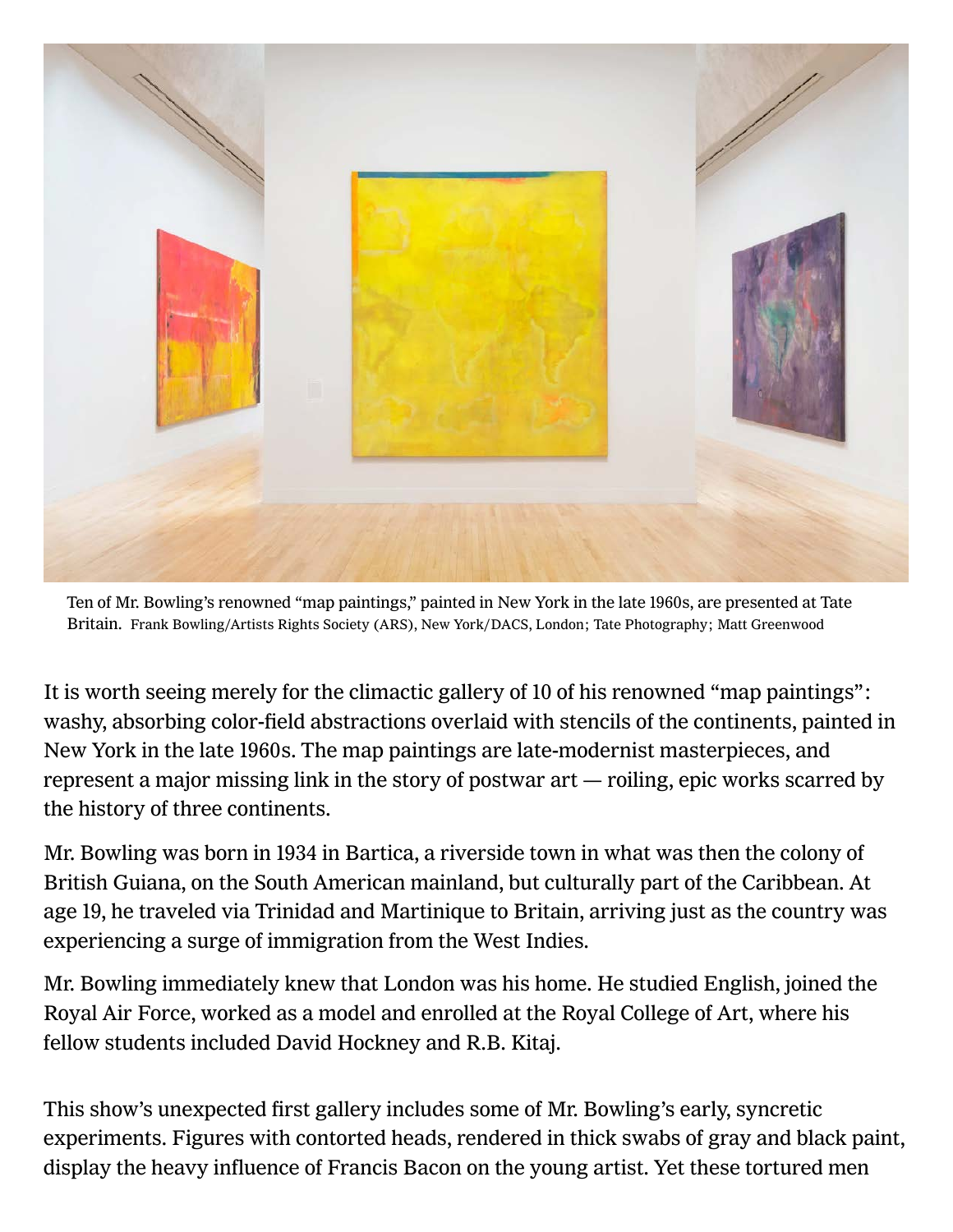float against hot rainbow-colored backgrounds that recall the first days of  $Pop - a$  style that arose first in London in the 1950s, long before its American heyday.



Mr. Bowling's "Sacha Jason Guyana Dreams" from 1989. Frank Bowling/Artists Rights Society (ARS), New York/DACS, London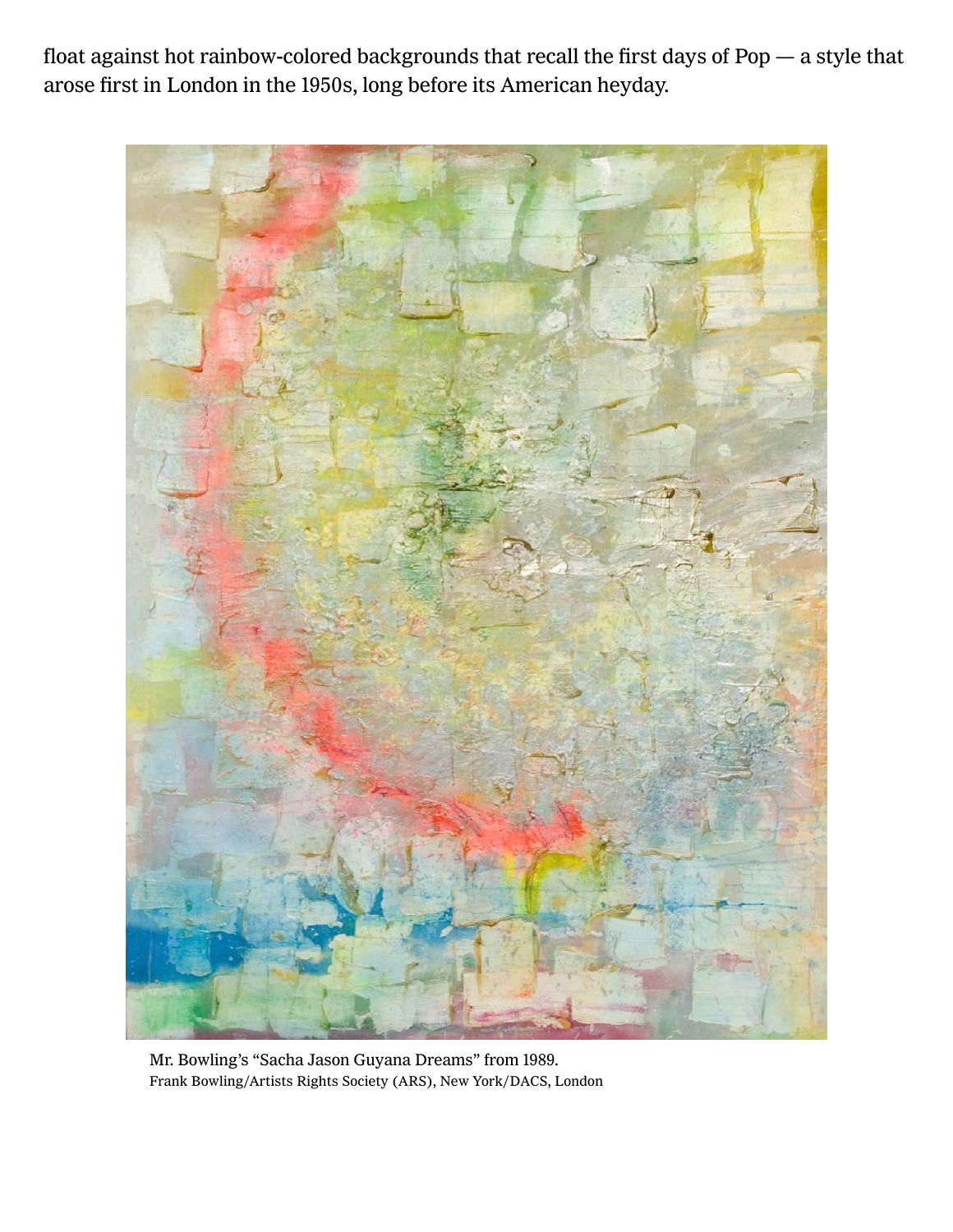These promising but confused early paintings offer some context for Mr. Bowling's decision to cross the Atlantic again in 1966, looking for, in his words, "that American thing." London may have been swinging, but New York offered a chance to reinvent himself.

He moved into the Chelsea Hotel, absorbed the color field painting then in fashion as well as the earlier example of Barnett Newman, and began making stained, watery, all-over abstractions without evident brushwork.

One day in 1967, spontaneously tracing a shadow cast by his studio window, he found that it resolved into the shape of South America. He'd stumbled upon a compositional tool, and began using a lantern projector to trace onto the canvas outlines of the continents  $-$  as well as Guyana, which had won its independence in 1966.

The resultant map paintings hit you here with the force of a thunderclap. The richly colored, soft-edged abstractions can be woozy and disorienting, as in "Raining Down South" (1968), a predominantly pink painting with cloudy, gray underdrawings that could be South America or Africa.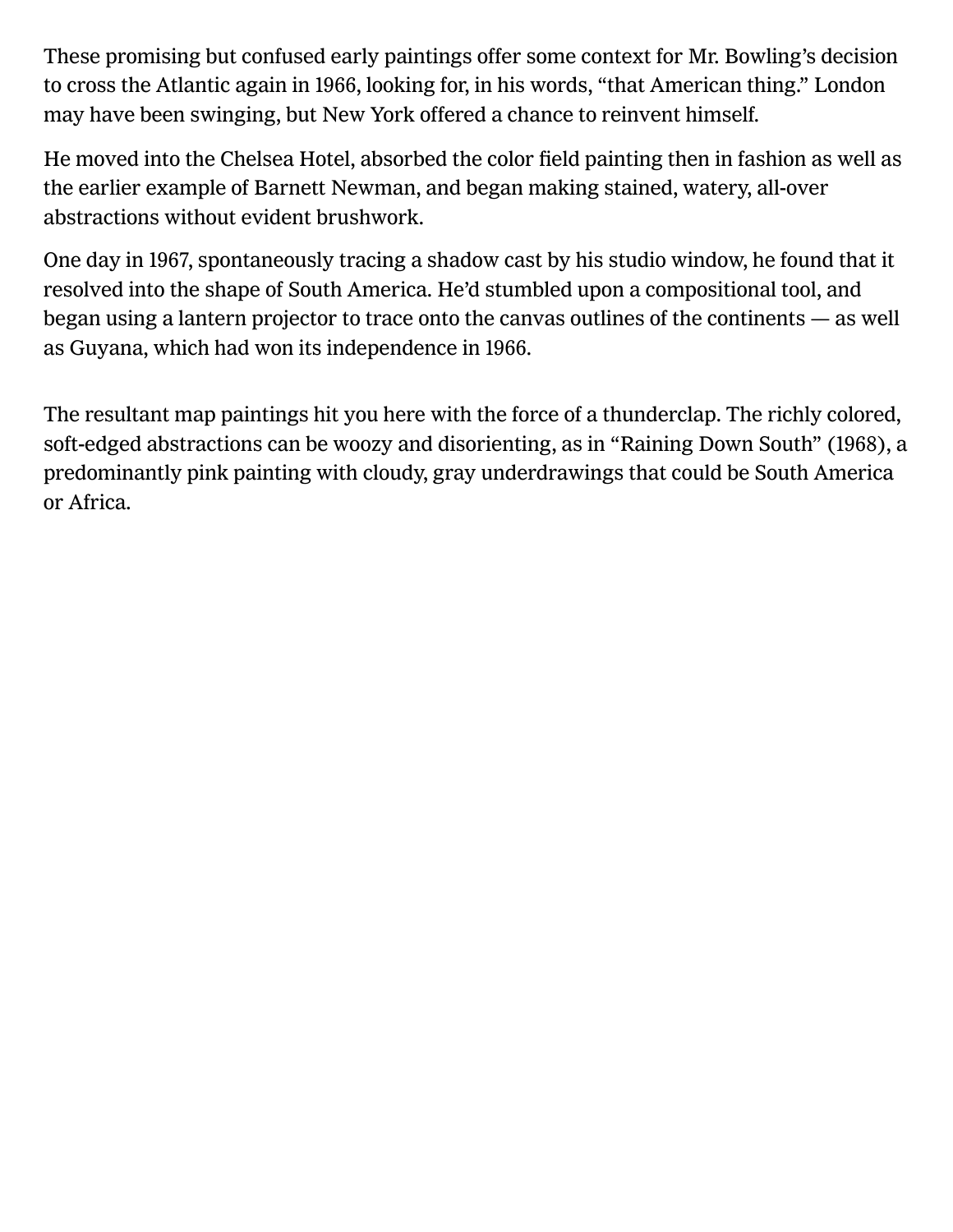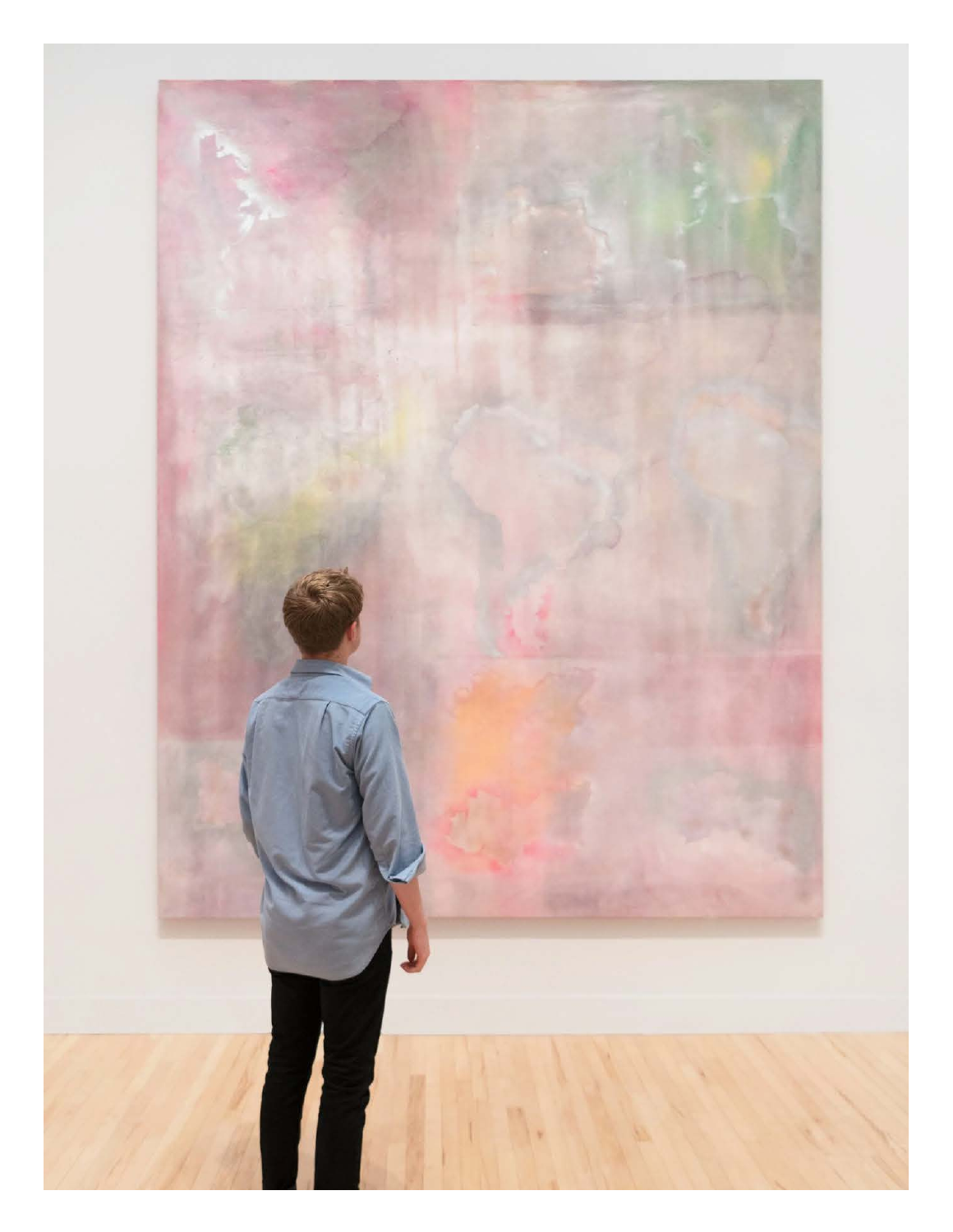

Mr. Bowling's "map paintings" are roiling, epic works scarred by the history of three continents. Frank Bowling/Artists Rights Society (ARS), New York/DACS, London; Tate Photography; Matt Greenwood

Or they can be boldly assertive: You'll have to stand back to take in the full somatic force of "Penumbra" (1970), nearly 23 feet across, in which halos of North America and the Eurasian landmass glow in a spray-painted field of violet, navy and hunter green.

The maps never predominate these heroic abstractions, and often appear in muddled, indistinct outlines. In "Mel Edwards Decides," painted in 1968 and named after the great African-American sculptor, cloudy outlines of South America stutter across the center of the yellow canvas, while Guyana appears three times in three different orientations.

These maps are not representational in any proper sense, but serve instead to structure and syncopate Mr. Bowling's washes of color across immense painterly acreage. Yet the continents are hardly any old shapes. The southern hemisphere predominates  $-$  South America, Africa and Australia — and the sometimes flopped orientations map a new, fuller modernism in which Europe need not sit at the center.

Mr. Bowling is also a writer: a pugnacious one. While making the map paintings, he served as a contributing editor of Arts Magazine, and inveighed in a yearslong debate among black artists whose work foregrounded their racial identity and those, like Mr. Bowling, who insisted on a formal freedom independent of race. (That debate lies at the heart of the exhibition "Soul of a Nation," first seen at Tate Modern and now on view at the Broad in Los Angeles; the show includes two of Mr. Bowling's paintings.)

Mr. Bowling had no time for what he dismissed as "Black Art," by which he meant art with thematic imagery and clear political intent. Rather, he advocated for painting and sculpture whose formal innovations were enhanced by a black artist's lived experience, but which always exceeded discourses of ethnicity or persona.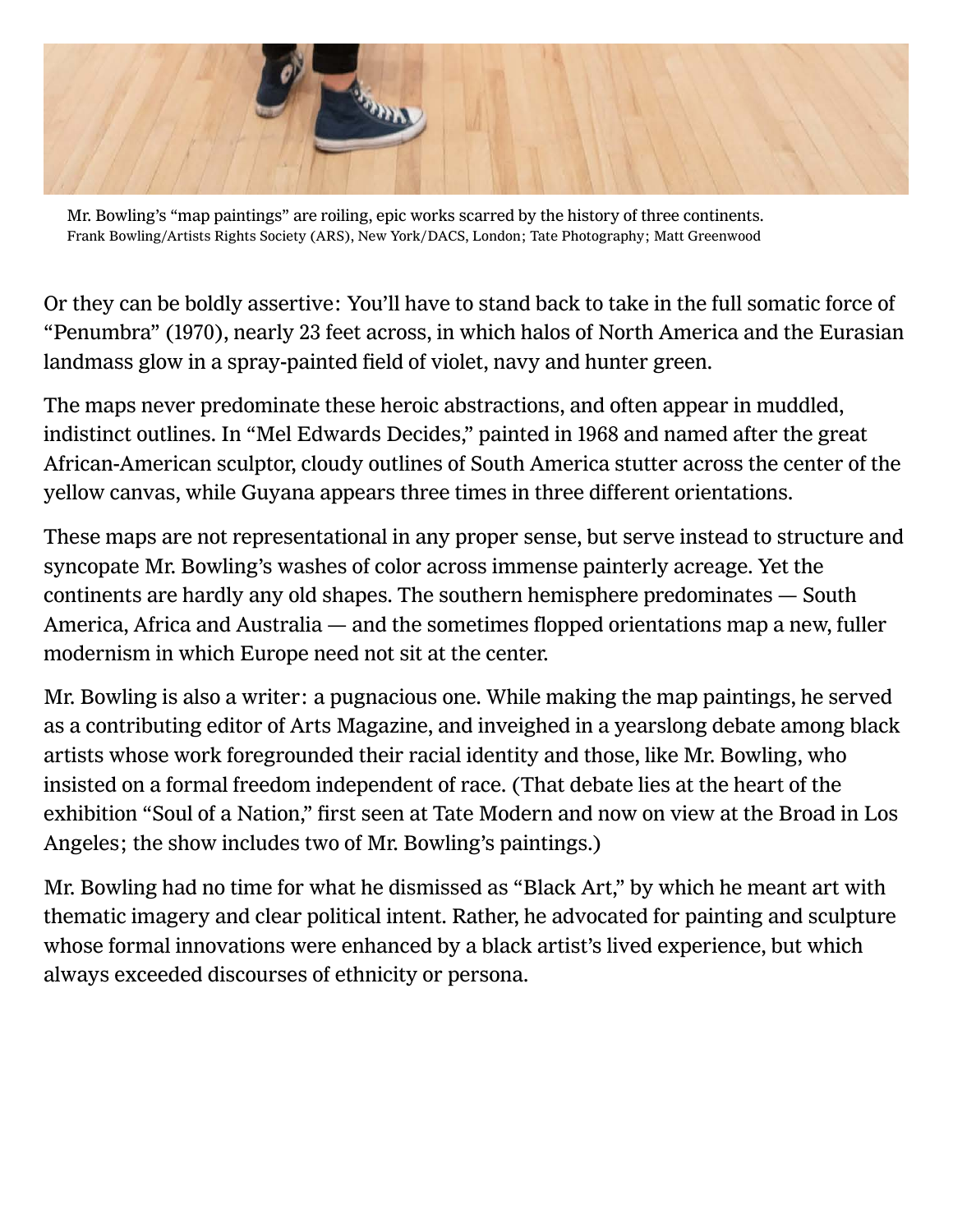

Mr. Bowling's "Great Thames IV" from 1989. Frank Bowling/Artists Rights Society (ARS), New York/DACS, London

Blackness, for Mr. Bowling, was inherently trans-Atlantic. It was therefore modern, and required a modernist articulation  $-$  one that he found in the art of his colleagues Jack Whitten, Al Loving and William T. Williams, and to which the map paintings also aspire. As he wrote in an article from 1969: "What informs black artists' works is the black experience, which is global."

That modernist claim to universality could account for his decision to step back from the map paintings in the early 1970s. The results were iffy at first. He started making kludgy abstract works by pouring paint down an inclined platform, which exhibit far less command and sophistication. Marbled abstractions of the early 1980s, with spatters of white, gold and rust, are pretty at first glance, but unrewardingly dainty at second.

By the late 1980s, Mr. Bowling was bulking up the surface of his paintings with acrylic gel, foam or beeswax. A painting like "Great Thames IV" (1989), for instance, captures the light on London's river through spumes of teal and mossy green, built up with squares of acrylic.

It's a handsome but conservative painting, unbothered by conceptualist challenges to the medium, offering the eyes too much and the mind too little. It fits quite comfortably into his neighborhood museum; at Tate Britain, these midcareer paintings fall right into place behind Turner, Constable and the Victorian landscape tradition.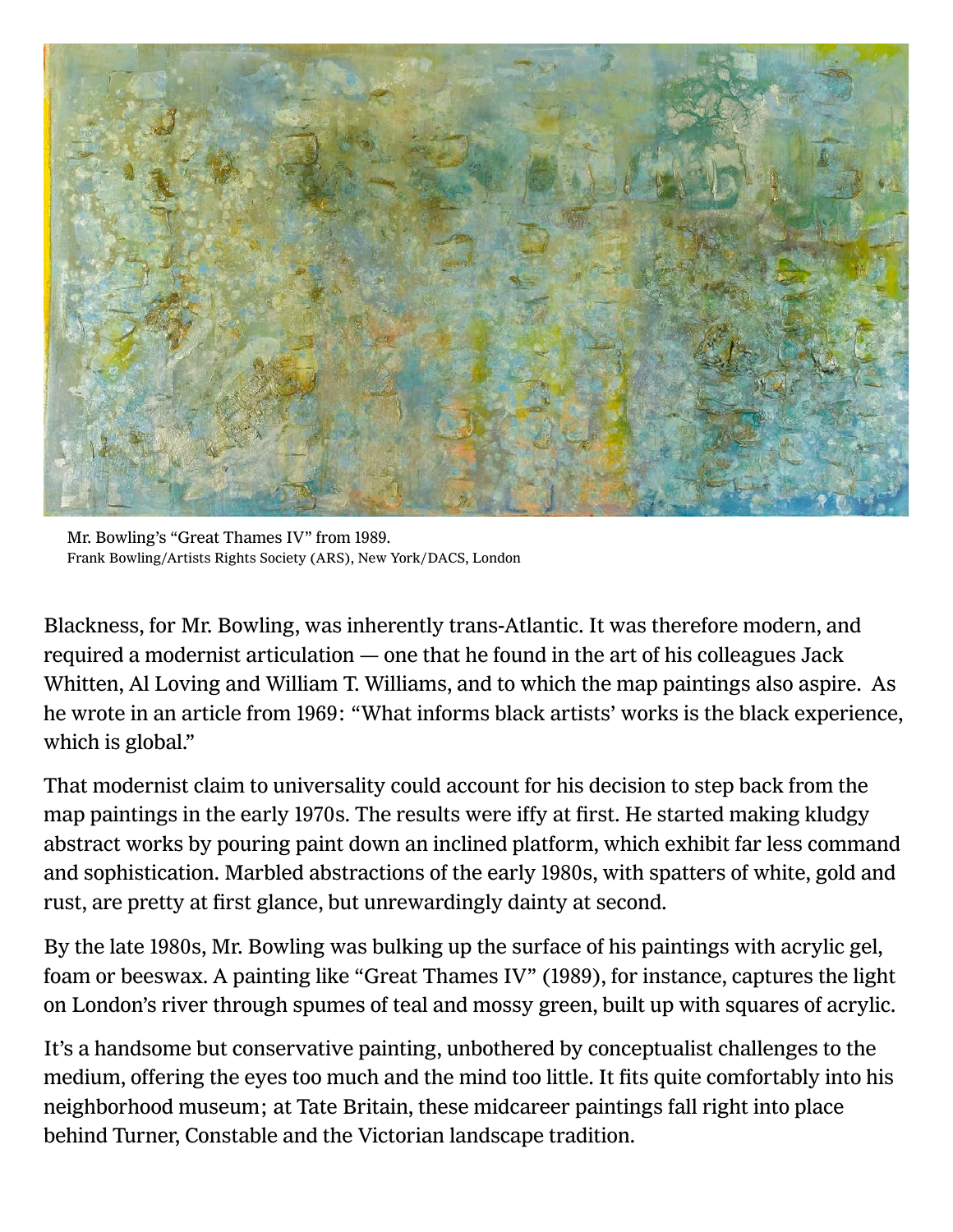